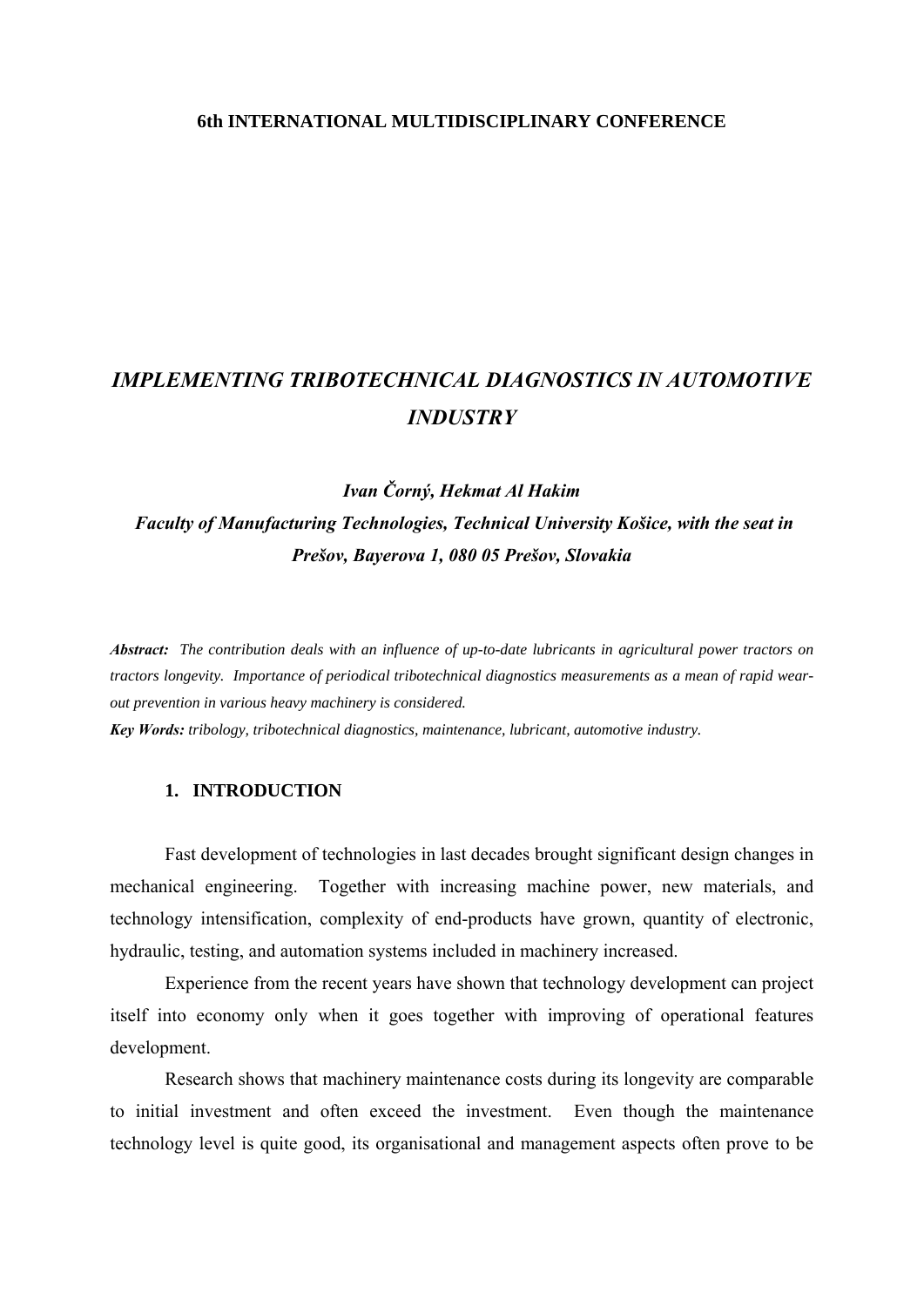far from perfect because they are not based on objective information about actual machinery operational state.

 Findings and estimations of machinery technical state is in most cases only intuitive. So the repair and maintenance plans depend solely on experience and invention of maintenance staff.

 To improve this situation (higher effectiveness and lower costs) two ways of technical state identification could be implemented:

- continual (on-line)

- non-continual (planned or casual).

## **2. DIAGNOSTICS**

Present tractor park in Slovakia is characterized by high number of heavy and high power tractors. It is apparent that these machines are investment-costly so the highest operational reliability and maximum longevity should be maintained.

There are two significant terms:

1. warranty operation time

2. after-warranty operation time.

 Manufacturers bear responsibility for machinery operation during warranty period including maintenance and repairs, most often these costs are added to the investment.

 Once warranty expires, all the care of machinery is left on user. Required services are either ordered from provider company (high costs) or are in care of user (often poor quality).

 From what was mentioned above there is one question emerging: how can be determined degree of operational reliability of the tractors? Main aim would be to find:

 - the wear of movable and immovable tractor parts, especially determination of wear trend, particularly defining metal wear limits – in terms of quantity an quality,

 - technical state of tractors and certain aggregate subsystems, e. g. injectors, injection pumps, injection nozzles, compression and terminative rings, etc.

 - lubricant longevity (not a small item) and its exchange interval determination, the interval is usully prescribed in kilometers, or operation hours (according to service and maintenance manual).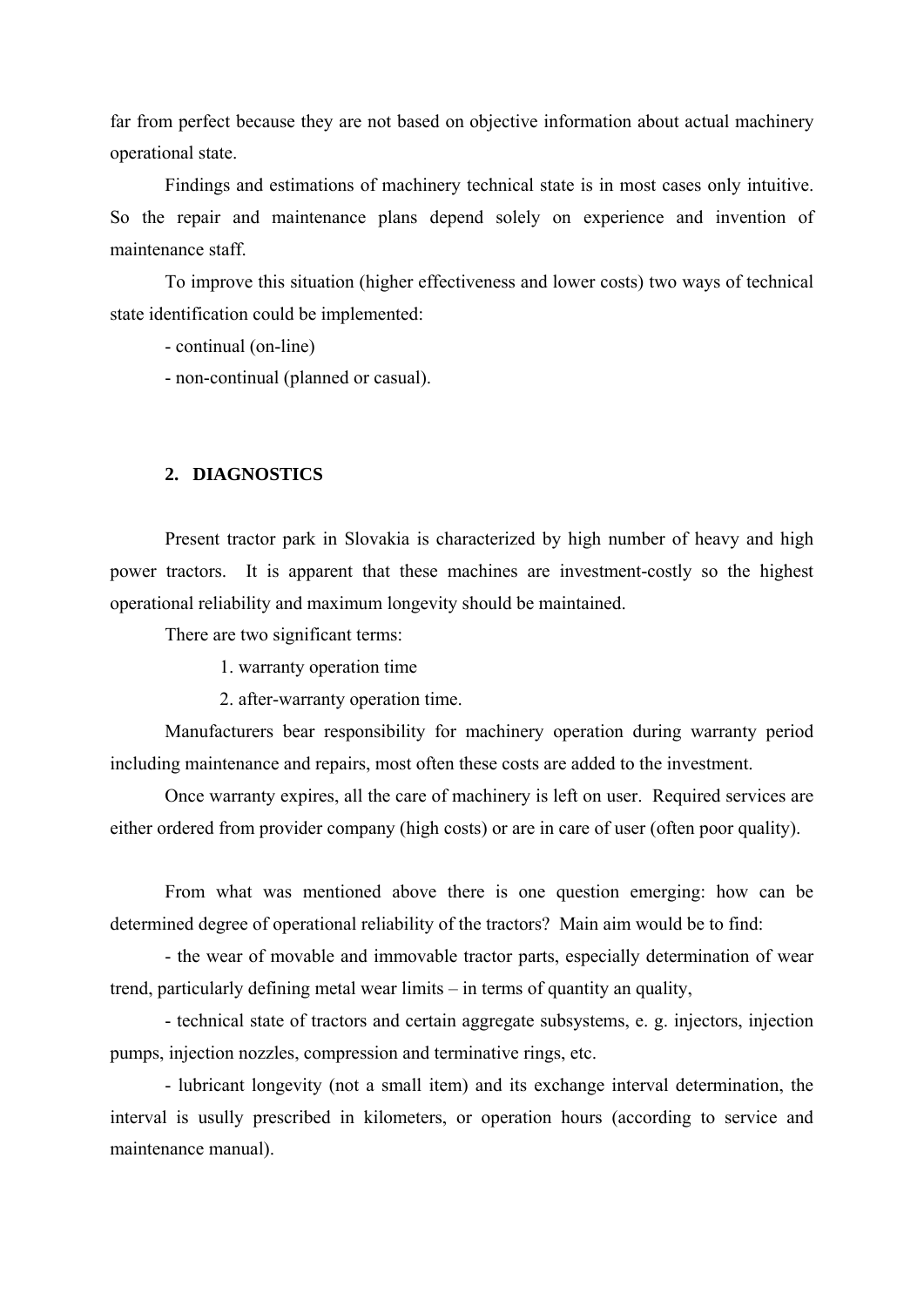The information prescribed by manufacturer are not always to be solely relied on, because:

- climatic condition are not taken into account,

- operational condition are not fully taken into account,

- technical state of machines can vary.

It can be said that oil exchange is often done:

- untimely,

- in time (when all the factors and parameters are correct),

- late.

This can cause:

- lubricant wasting,

- quickening of machine parts wear.

This means:

- increased maintenance and repair costs,

- decreased reliability coefficient,

- raised costs because of machinery idle times.

 From the reasons mentioned above we propose implementing tribotechnical diagnostics as one from perspective diagnostics methods that are non-destructive, machine is not to be disassembled. When we need to know what is going on inside the machine, we have two possibilities:

1. disassemble the machine and inspect its friction surfaces,

2. or apply diagnostics and experience to estimate the running processes.

 The first possibility is relatively costly and thus inefficient. Significant costs-saving can be achieved by applying non-disassembling diagnostic methods.